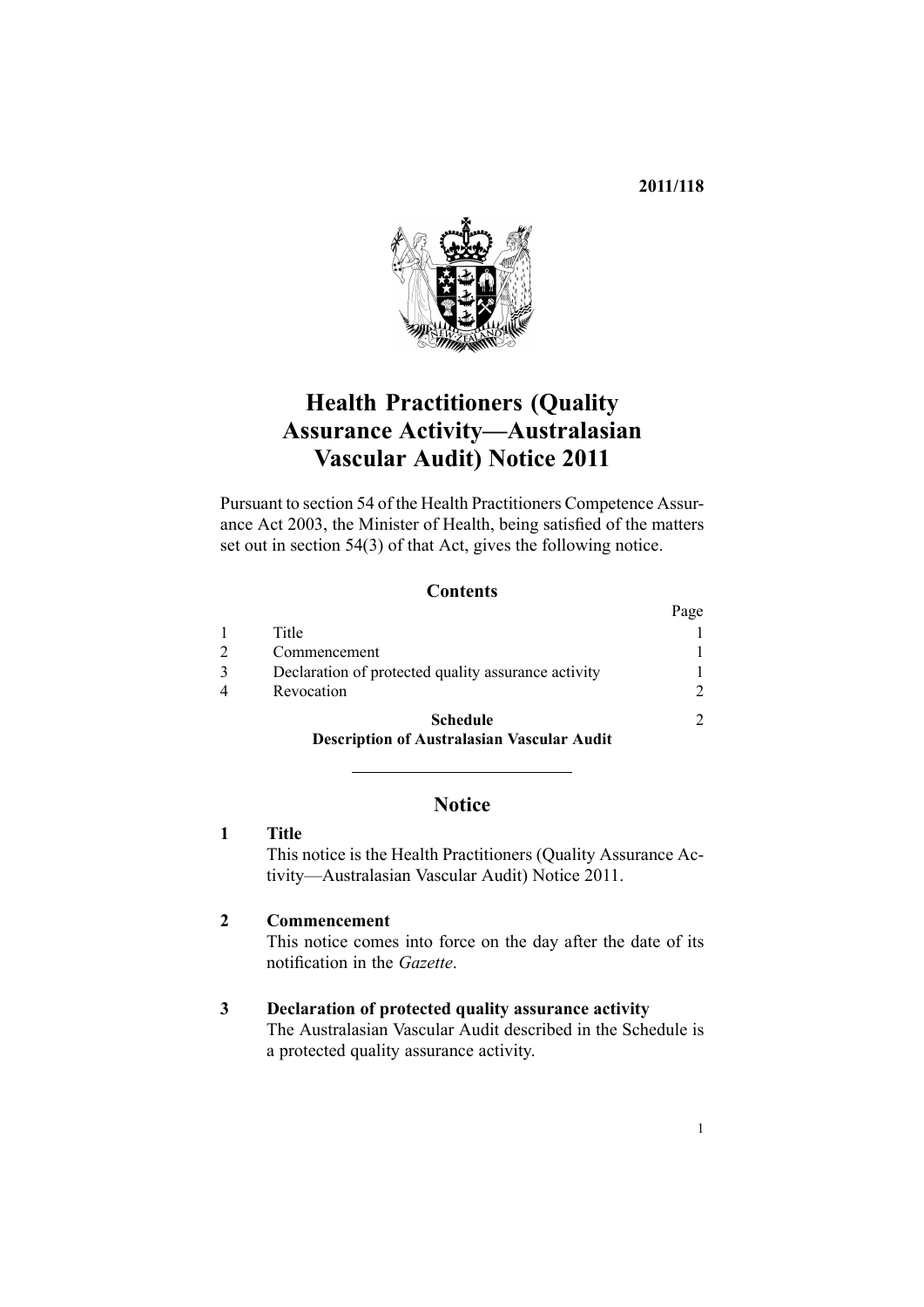| <b>Health Practitioners (Quality Assurance)</b> |  |  |  |  |
|-------------------------------------------------|--|--|--|--|
| Activity-Australasian Vascular                  |  |  |  |  |
| <b>Audit</b> ) Notice 2011                      |  |  |  |  |

**Audit) Notice 2011** 2011/118

#### <span id="page-1-0"></span>**4 Revocation**

The Health [Practitioners](http://www.legislation.govt.nz/pdflink.aspx?id=DLM239648) (Quality Assurance Activity: Vascular [Surgeons\)](http://www.legislation.govt.nz/pdflink.aspx?id=DLM239648) Notice 2003 (SR 2004/2) is revoked.

# **Schedule** [cl](#page-0-0) 3 **Description of Australasian Vascular Audit**

#### **1 Interpretation**

In this schedule,—

**activity** means—

- (a) the Australasian Vascular Audit administered in New Zealand by the Vascular Society of New Zealand; and
- (b) the activity described in clause 4

**participant** means <sup>a</sup> vascular surgeon in New Zealand who is—

- (a) <sup>a</sup> member of the Vascular Society of New Zealand; and
- (b) participating in the activity.

# **2 Objective**

The objective of the activity is to improve the practices and competence of participants by assessing the health services performed by them.

#### **3 Information**

The activity is based on information derived from participants.

#### **4 Activity**

2

The activity involves—

- (a) collecting from participants data about arterial or venous procedures and the outcome of those procedures; and
- (b) collating and analysing the data collected under paragraph (a); and
- (c) applying bi-national standards and international guidelines to the data collected under paragraph (a) to evaluate the performance of participants; and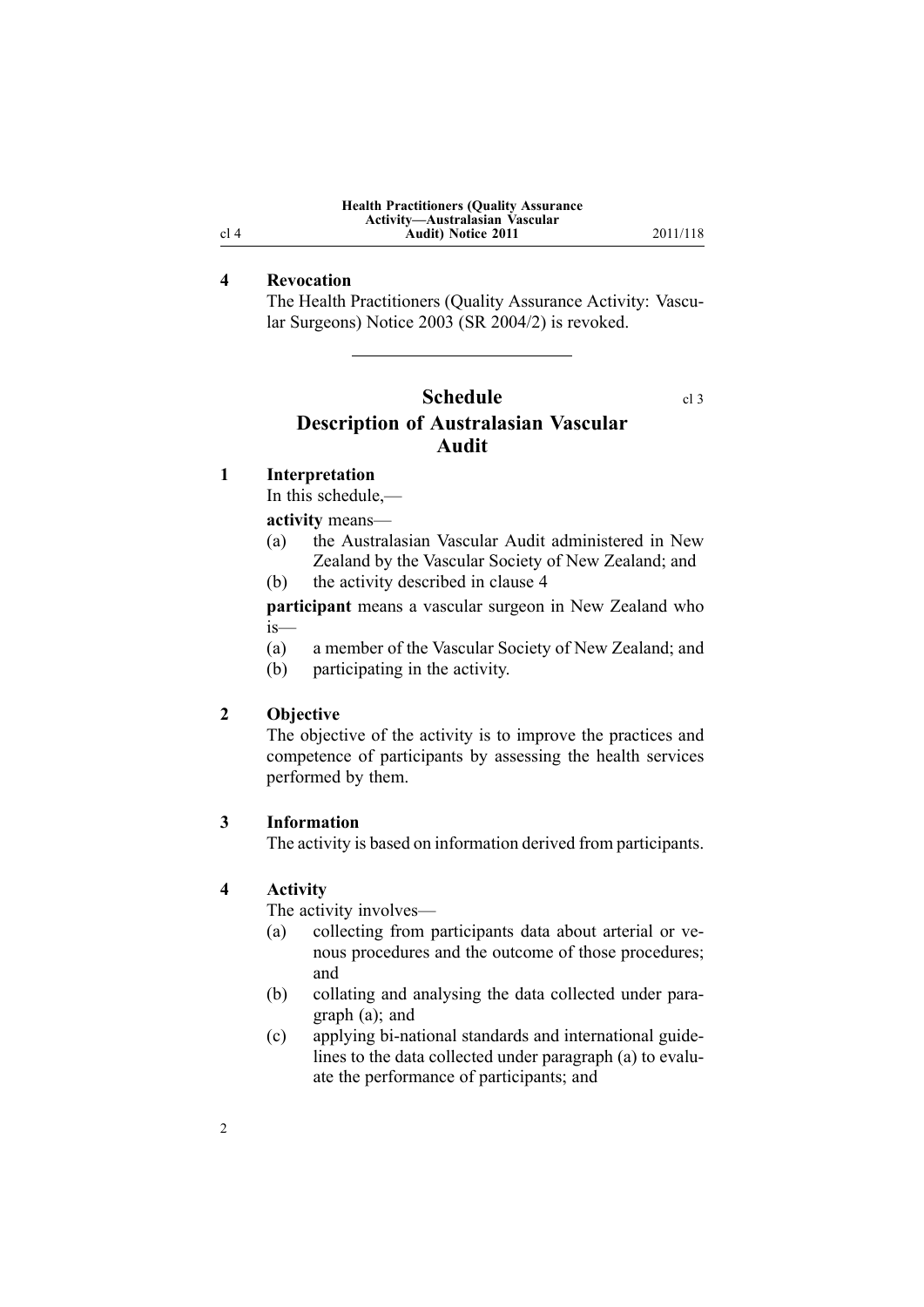| 2011/118 | <b>Health Practitioners (Quality Assurance</b><br>Activity-Australasian Vascular<br><b>Audit)</b> Notice 2011                                                                                                                                                   | Explanatory note |
|----------|-----------------------------------------------------------------------------------------------------------------------------------------------------------------------------------------------------------------------------------------------------------------|------------------|
|          |                                                                                                                                                                                                                                                                 |                  |
| (d)      | providing individual participants with feedback on the                                                                                                                                                                                                          |                  |
|          | evaluation undertaken under paragraph (c); and                                                                                                                                                                                                                  |                  |
| (e)      | identifying those participants in respect of whom the<br>evaluation undertaken under paragraph (c) indicates a<br>performance level that does not conform with the stand-<br>ards and guidelines referred to in paragraph (c); and                              |                  |
| (f)      | advising the President of the Vascular Society of New<br>Zealand of the participants identified under paragraph<br>$(e)$ ; and                                                                                                                                  |                  |
| (g)      | making recommendations on how participants identi-<br>fied under paragraph (e) may improve their performance<br>level; and                                                                                                                                      |                  |
| (h)      | facilitating and monitoring any recommendation made<br>under paragraph $(g)$ ; and                                                                                                                                                                              |                  |
| (i)      | reporting to the Vascular Society of New Zealand the<br>results of the evaluation undertaken under paragraph<br>(c) with any recommended changes in clinical practices<br>that are desirable for improving the provision of health<br>services by participants. |                  |

Dated at Wellington this 2nd day of May 2011.

Hon Tony Ryall, Minister of Health.

# **Explanatory note**

*This note is not par<sup>t</sup> of the notice, but is intended to indicate its general effect.*

This notice, which comesinto force on the day after the date of its notification in the *Gazette*, declares the quality assurance activity called the Australasian Vascular Audit to be <sup>a</sup> protected quality assurance activity. The effect of this declaration is that—

• any information that becomes known solely as <sup>a</sup> result of the activity is confidential; and